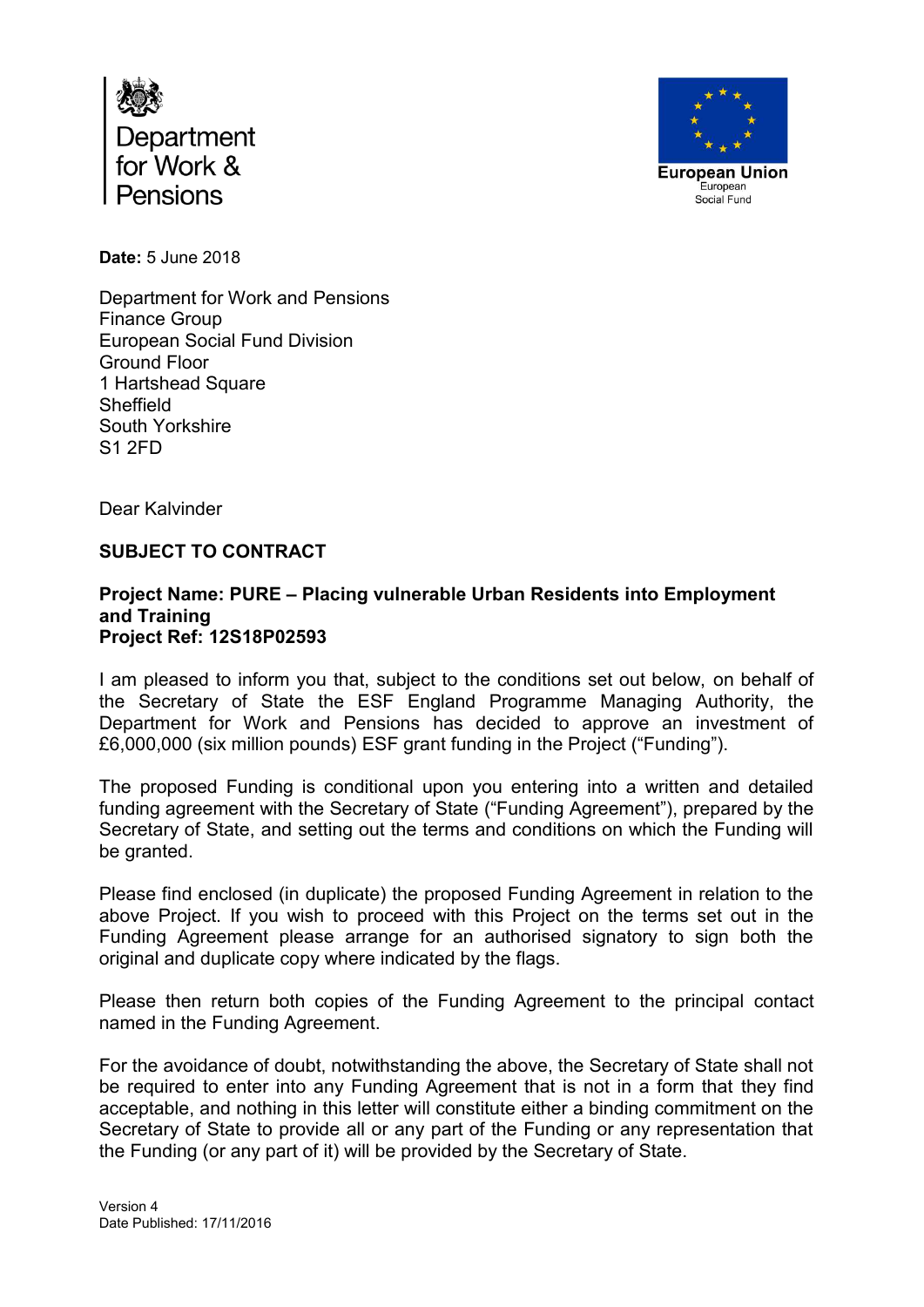Please find attached the Department's offered terms of funding. Please indicate your acceptance of these by signing and returning the document **within 30 days of the date of this letter**. The document should not be amended in any other way.

If you should fail to sign and return the Funding Agreement **within 30 days of the date of this letter**, we will deem that you no longer wish to proceed with the Project and the funding allocation provisionally approved for your Project will be re-allocated within the Programme.

**No contract will be formed between you and the Secretary of State unless and until the Funding Agreement has (i) been executed by you and the Secretary of State and (ii) taken effect pursuant to its terms. Accordingly, any decision by you to take or to omit to take any action in reliance upon the contents of this letter prior to such execution and completion will be entirely at your own risk and expense.** 

Please find attached Annex I. This annex is to enable the ESF Evaluations team to complete necessary evaluation work following implementation of the Funding Agreement. When you return the signed Funding Agreement to the ESF Managing Authority, please complete this form and return the **form only** to [esf.evaluations@dwp.gsi.gov.uk.](mailto:esf.evaluations@dwp.gsi.gov.uk) This form only needs completing by those who will actually have participants and is therefore not applicable for TA only Funding Agreements.

Should you have any queries in relation to the above, please do not hesitate to contact me.

I wish you success with the delivery of your project.

Yours sincerely,

## **Niraj Patel**

Department for Work and Pensions Enc.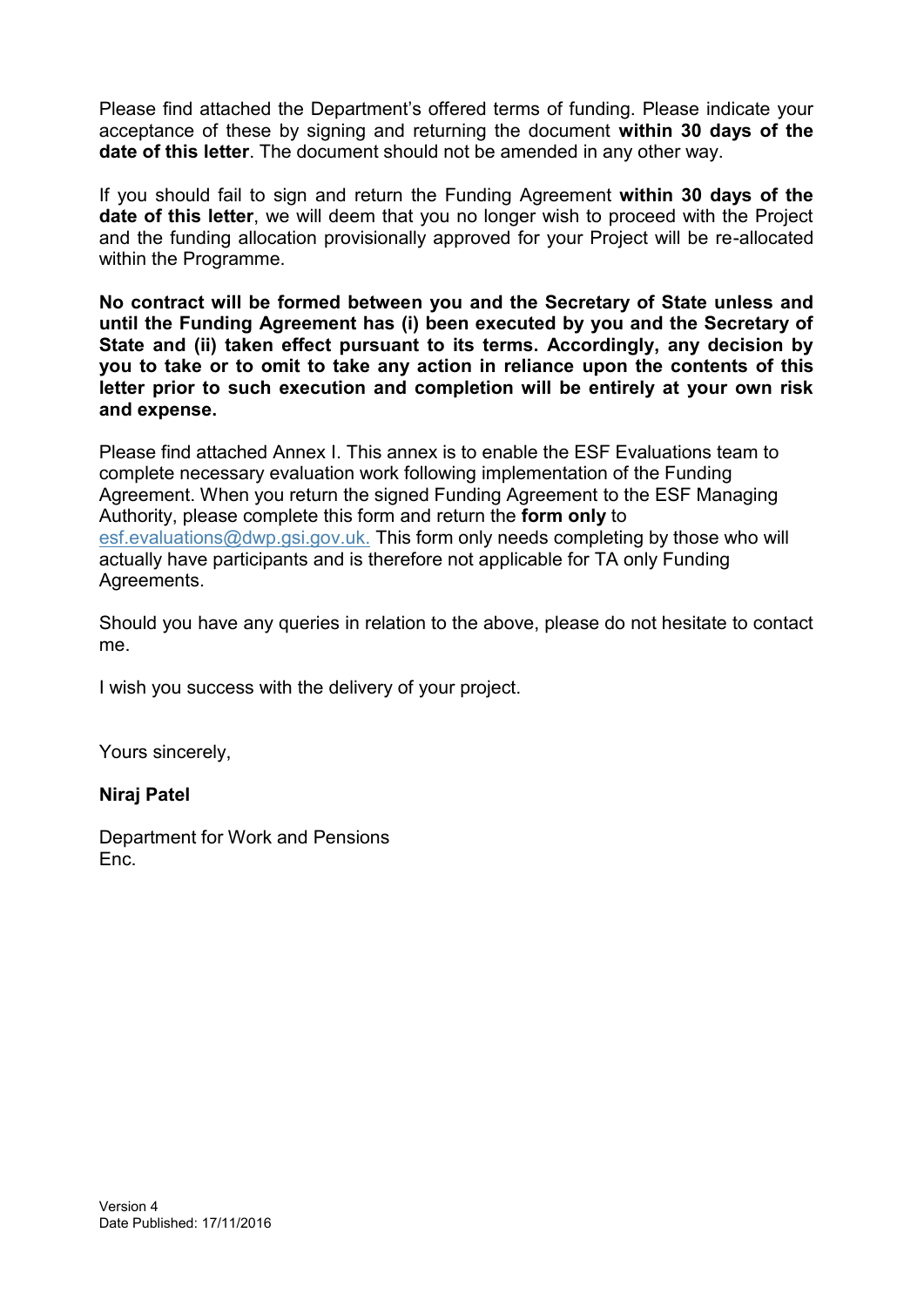



Annex I - Details required for Data Transfer Approval Form

| If name is longer than 15 letters,<br>To avoid overly long file names, which may<br>please specify a shortened version of<br>cause issues, please specify a shortened<br>the name which you will use in the file<br>version of the name (no more than 15<br>letters) which you will use in the file name.<br>name:<br>Sender's name(s):<br>This needs to be a specific person rather<br>than role; can include details of multiple<br>people if the data might be sent be different<br>people in different quarters (please number<br>each person, to link to contact details in<br>box below).<br>Sender's telephone number(s):<br>Sender's email address:<br>Sender's organisation and address<br>including postcode:<br>Name of the system the data<br>This will be the system on which you store<br>originated:<br>contact details prior to transfer to DWP<br>central contact details database (for<br>example, 'excel spreadsheet containing<br>contact details of ESF participants'). | <b>Grant Recipient name:</b> |  |
|----------------------------------------------------------------------------------------------------------------------------------------------------------------------------------------------------------------------------------------------------------------------------------------------------------------------------------------------------------------------------------------------------------------------------------------------------------------------------------------------------------------------------------------------------------------------------------------------------------------------------------------------------------------------------------------------------------------------------------------------------------------------------------------------------------------------------------------------------------------------------------------------------------------------------------------------------------------------------------------------|------------------------------|--|
|                                                                                                                                                                                                                                                                                                                                                                                                                                                                                                                                                                                                                                                                                                                                                                                                                                                                                                                                                                                              |                              |  |
|                                                                                                                                                                                                                                                                                                                                                                                                                                                                                                                                                                                                                                                                                                                                                                                                                                                                                                                                                                                              |                              |  |
|                                                                                                                                                                                                                                                                                                                                                                                                                                                                                                                                                                                                                                                                                                                                                                                                                                                                                                                                                                                              |                              |  |
|                                                                                                                                                                                                                                                                                                                                                                                                                                                                                                                                                                                                                                                                                                                                                                                                                                                                                                                                                                                              |                              |  |
|                                                                                                                                                                                                                                                                                                                                                                                                                                                                                                                                                                                                                                                                                                                                                                                                                                                                                                                                                                                              |                              |  |
|                                                                                                                                                                                                                                                                                                                                                                                                                                                                                                                                                                                                                                                                                                                                                                                                                                                                                                                                                                                              |                              |  |
|                                                                                                                                                                                                                                                                                                                                                                                                                                                                                                                                                                                                                                                                                                                                                                                                                                                                                                                                                                                              |                              |  |
|                                                                                                                                                                                                                                                                                                                                                                                                                                                                                                                                                                                                                                                                                                                                                                                                                                                                                                                                                                                              |                              |  |
|                                                                                                                                                                                                                                                                                                                                                                                                                                                                                                                                                                                                                                                                                                                                                                                                                                                                                                                                                                                              |                              |  |

Please check the information below – if you are unable to comply with the methods of transfer detailed below, or think you will exceed to listed volumes, please contact Leanne Dew (**[esf.evaluations@dwp.gsi.gov.uk](mailto:esf.evaluations@dwp.gsi.gov.uk)**) to discuss.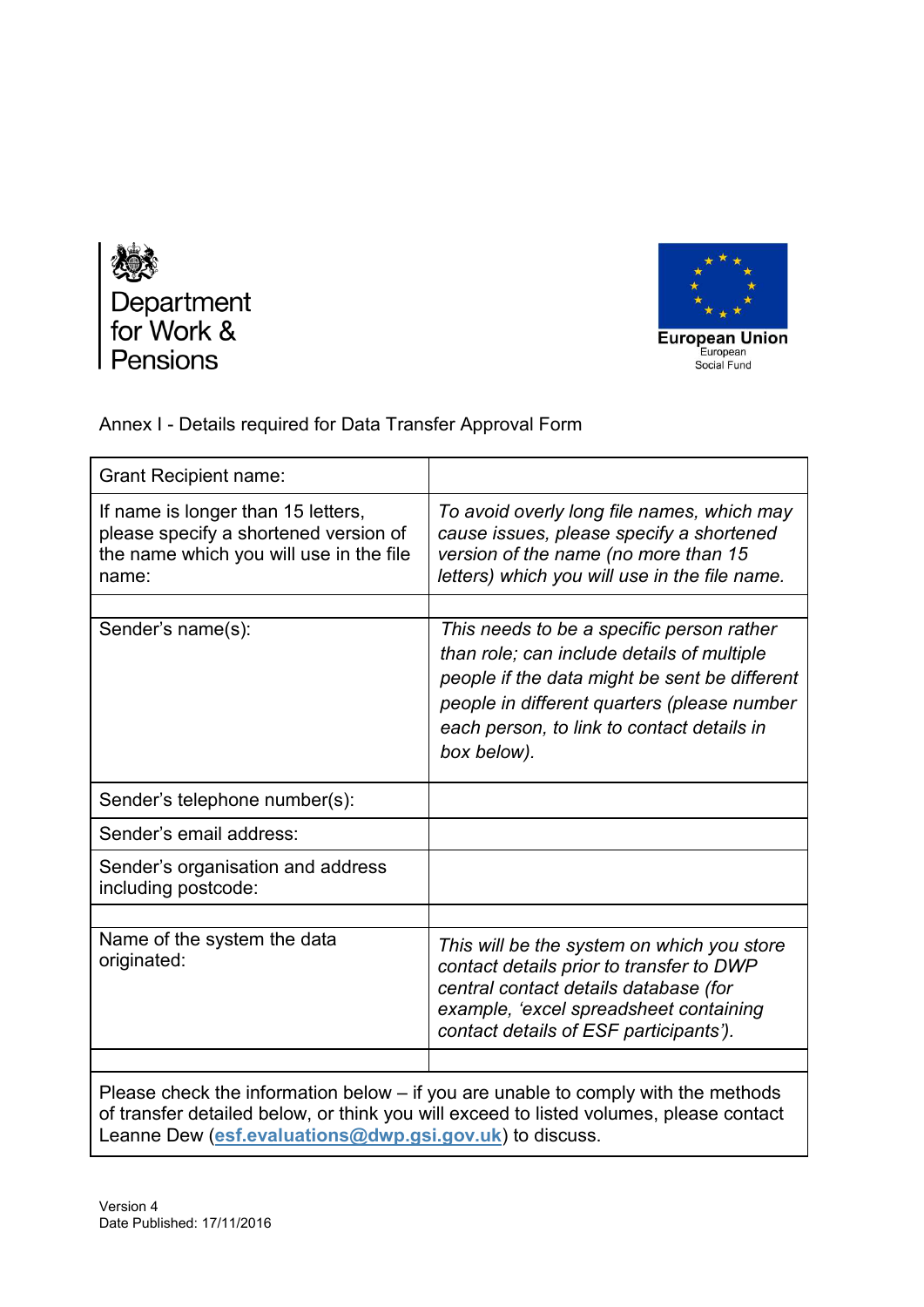| Details required for scheduling purposes                                                |                                                                                   |  |
|-----------------------------------------------------------------------------------------|-----------------------------------------------------------------------------------|--|
| Main contact name:                                                                      | Only required if different from details of<br>person sending data specified above |  |
| Contact details for main contact listed<br>above<br>Tel:<br>Email:                      |                                                                                   |  |
| Date provision will start:                                                              | MM/YYYY                                                                           |  |
| Date first leavers expected:                                                            | MM/YYYY                                                                           |  |
| Date provision expected to end:                                                         | MM/YYYY                                                                           |  |
| Date last leavers expected:                                                             | MM/YYYY                                                                           |  |
| Will you expect to have participants<br>leaving provision in every calendar<br>quarter? | Yes / No<br>Delete as required                                                    |  |
| Number of records in the inbound<br>data:                                               | Records will not exceed 3,000 participants<br>(per quarter)                       |  |

| Number of files: | 1 file per quarter usually (but may be more<br>if needed to split into multiple files due to<br>email attachment limits) |
|------------------|--------------------------------------------------------------------------------------------------------------------------|
|------------------|--------------------------------------------------------------------------------------------------------------------------|